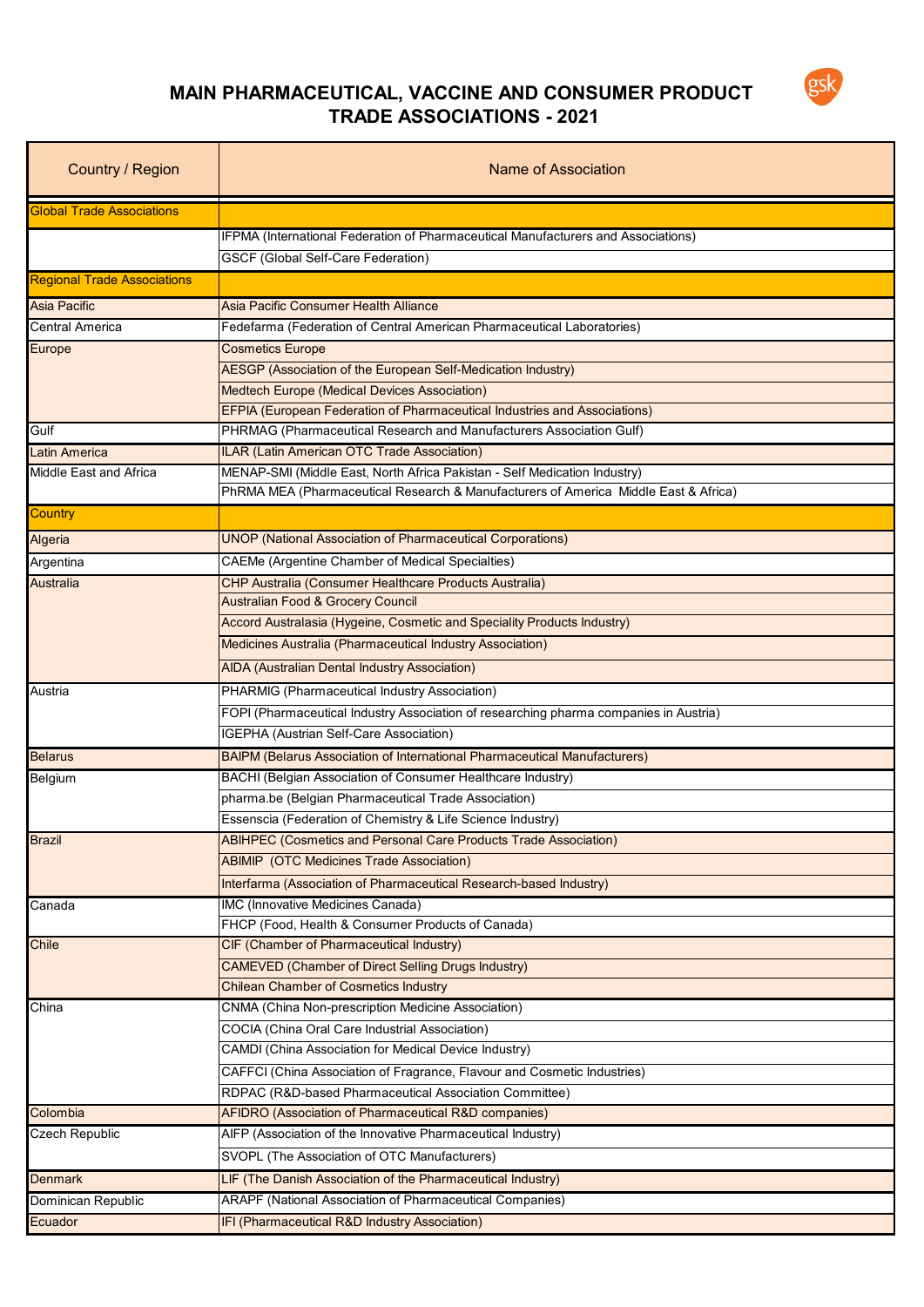| Country / Region   | Name of Association                                                                                                                                     |
|--------------------|---------------------------------------------------------------------------------------------------------------------------------------------------------|
| Egypt              | Pharmaceutical and Cosmetic Products Manufacturing Chamber                                                                                              |
| Estonia            | <b>ECIA (Estonian Chemical Industry Association)</b>                                                                                                    |
| Finland            | PIF (Pharmaceutical Industry Finland)                                                                                                                   |
| France             | <b>LEEM</b> (French Pharmaceutical Industry Association)                                                                                                |
|                    | <b>AFIPA (French OTC Industry Association)</b>                                                                                                          |
|                    | ILEC (French FMCG Industry Association)                                                                                                                 |
| Germany            | <b>BAH (Federation of Pharmaceutical Manufacturers)</b>                                                                                                 |
|                    | Vfa (Trade Association for Research-based Pharmaceutical Companies)                                                                                     |
|                    | IKW (Personal Care Industry Association & Detergent Association)                                                                                        |
| Greece             | PSVAK (Panhellenic Association of Cosmetics Industry)                                                                                                   |
|                    | <b>EFEX (OTC Trade Association)</b>                                                                                                                     |
|                    | <b>SFEE (Hellenic Association of Pharmaceutical Companies)</b>                                                                                          |
| Hong Kong          | HKAPI (Hong Kong Association of the Pharmaceutical Industry)                                                                                            |
| Hungary            | KOZMOS (Association in the field of the Hungarian cosmetic, household cleanser, maintenance detergent and<br>personal hygiene and home care industries) |
|                    | MAGYOSZ (Hungarian Pharmaceutical Manufacturers' Association)                                                                                           |
| Ireland            | IPHA (Irish Pharmaceutical Healthcare Association)                                                                                                      |
|                    | ICDA (Irish Cosmetics, Detergents and Allied Products Association)                                                                                      |
| India              | OPPI (Organisation of Pharmaceutical Producers of India)                                                                                                |
| Indonesia          | IPMG (International Pharmaceutical Manufacturers Group)                                                                                                 |
| Israel             | The Association of Research-based Pharmaceutical Companies                                                                                              |
| Italy              | Farmindustria (Association of Pharmaceutical Companies)                                                                                                 |
|                    | Assosalute (The National Association of Self-Medication)                                                                                                |
|                    | UNIDI (Association of companies working in the Dental sector)                                                                                           |
| Japan              | JPMA (Japan Pharmaceutical Manufacturers' Association)                                                                                                  |
|                    | Japan Self-Medication Industry Association                                                                                                              |
|                    | Japanese Association of Vaccine Industries                                                                                                              |
|                    | Japan Dentifrice Manufacturers' Association                                                                                                             |
| Kazakhstan         | AIPM (Association of International Pharmaceutical Manufacturers)                                                                                        |
| Kenya              | KAPI (Kenya Association of Pharmaceutical Industry)                                                                                                     |
| Korea              | KRPIA (Korea Research-based Pharmaceutical Industry Association)                                                                                        |
|                    | <b>KOBIA</b> (Korea Biomedicine Industry Association)                                                                                                   |
|                    | KMDIA (Korea Medical Devices Industry Association)                                                                                                      |
|                    | <b>KCA</b> (Korea Cosmetic Association)                                                                                                                 |
|                    | KPTA (Korea Pharmaceutical Traders Association)                                                                                                         |
| Luxembourg         | APL (Pharmaceutical Association of Luxembourg)                                                                                                          |
| Malaysia           | PhAMA (Pharmaceutical Association of Malaysia)                                                                                                          |
|                    | CTFA (The Cosmetic, Toiletry and Fragrance Association of Malaysia)                                                                                     |
|                    | MMDA (Malaysia Medical Device Association)                                                                                                              |
| <b>Mexico</b>      | AMIIF (Mexican Association of Pharmaceutical Research Industries)                                                                                       |
|                    | <b>CANIFARMA (National Chamber of the Pharmaceutical Industry)</b>                                                                                      |
|                    | AFAMELA (The Pharmaceutical Manufacturers' Association of OTC Products)                                                                                 |
| Morocco            | LEMM (Les Entreprises du Médicament Marocaines - Research-based Pharmaceutical Association)                                                             |
| <b>Netherlands</b> | <b>NCV (Dutch Cosmetics Association)</b>                                                                                                                |
|                    | Neprofarm (Dutch Association of the Pharmaceutical Industry Self-Care Medicines and Health)                                                             |
|                    | <b>Association for Innovative Medicines</b>                                                                                                             |
|                    | <b>HollandBio</b>                                                                                                                                       |
| New Zealand        | CHPNZ (Consumer Healthcare Products Association NZ                                                                                                      |
|                    | NZ Food & Grocery Council<br><b>Medicines New Zealand</b>                                                                                               |
| Nigeria            | NIROPHARM (Association of Representatives of Overseas Pharmaceutical Manufacturers)                                                                     |
|                    |                                                                                                                                                         |
|                    | PMG - MAN (Pharmaceutical Manufacturers Group of the Manufacturers Association of Nigeria)                                                              |
| Norway             | LMI (The Pharmaceutical Industry Association)                                                                                                           |